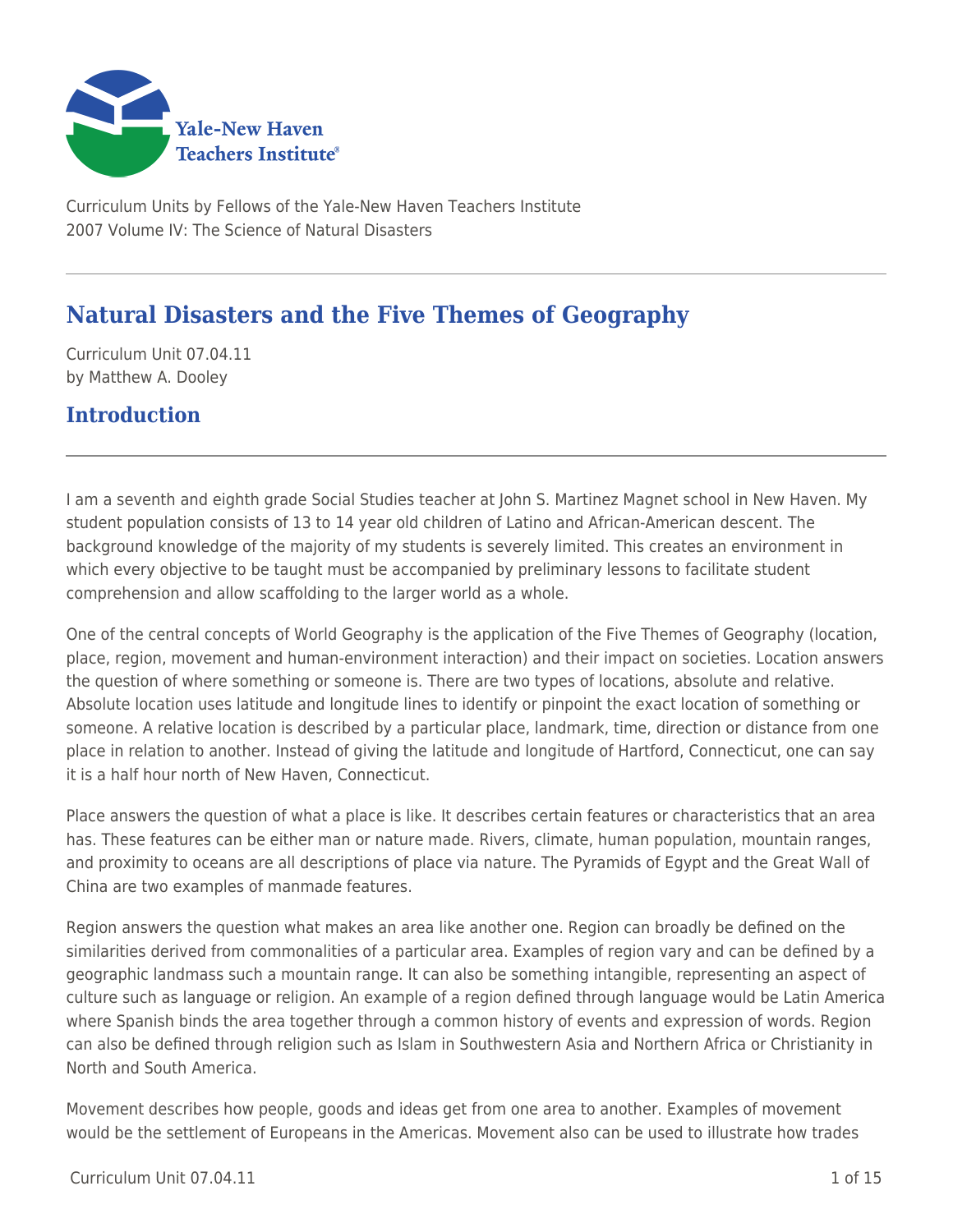goods such as bananas or clothes can come from one area of the world and be brought to another. Movement can also show how ideas like religion or technology such as gun powder can travel from one culture to another.

Human-environment interaction describes the relationship that people have with the world. It explains how people are shaped by their environment and how people also shape their environment. These interactions could be a singular event or a series of smaller events which effect a more dramatic change over time. An example of how environment affects human society is the Inuit people of Alaska living in shelters made of ice or people living near forested areas living in shelters built out of wood. Examples of how people affect their environment are pollution and logging both of which would have a potentially negative impact on the larger world.

Attempting to teach these concepts in an abstract setting without direct student involvement has proven to have minimal effect on student comprehension. Earthquakes, volcanoes and hurricanes will facilitate a more concrete setting where major themes of geography can be explored through student initiative, rather than solely in a teacher driven lecture format. Many students with similar backgrounds share a lack of background knowledge which can hamper their desire to put the "pieces together," therefore it is important to have an approach that can pull the students in. People seem to be fascinated by the havoc, death and destruction brought by natural disasters. It would be through this venue that student interest could be peaked, therefore allowing for individual research on specific instances throughout history.

## **Learning Objectives**

- 1 Students will be able to explain the theory of plate tectonics
- 2 Students will be able to define climate patterns
- 2 Students will be able to describe the Five Themes of Geography

3 Students will be able to define natural disasters including earthquakes, tsunamis, volcanoes and hurricanes

4 Students will be able to describe the causes of the aforementioned natural disasters

5 Students will apply the concepts within the Five Themes of Geography to various natural disasters

6 Students will be able to explain and evaluate the relationship of a natural disaster to the area which it affects

7 Students will be able to summarize the historical events of a selected natural disaster

8 Students will be able to explain the relationship of a geographical area and the societies which reside near it

9 Students will be able to assess the likelihood of a reoccurrence and the repercussions of the natural disaster studied.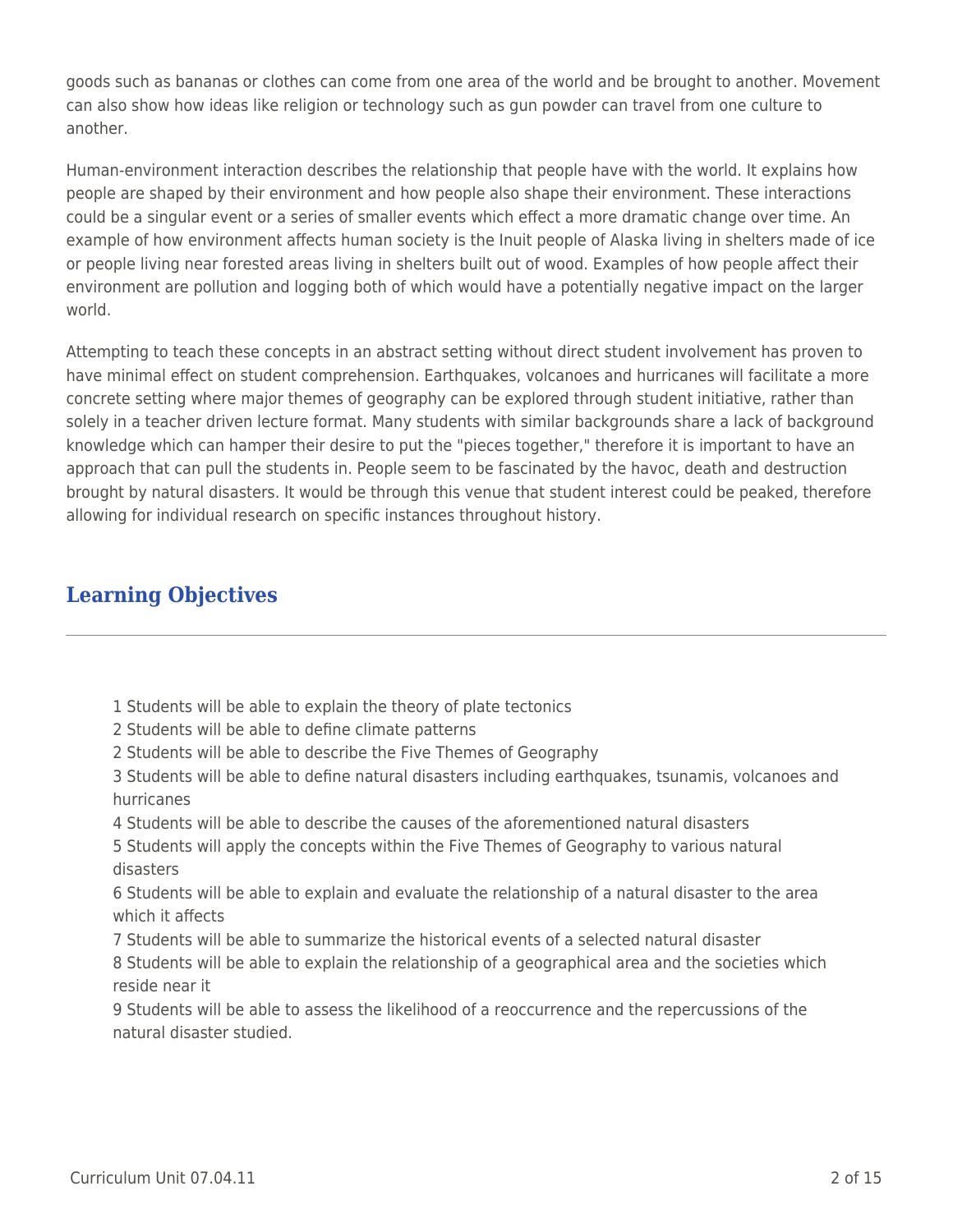## **Rational and Discussion**

As students have multiple ways of assimilating information, it is important to include visual, tactile and auditory methods of delivery. These three modes of learning will be achieved in various ways. Through the sparing use of documentaries and clips from movies, students will be able to visualize aspects of natural disasters from their causes to their aftermath. It is important that documentaries are used in concert with question sheets which must be answered during the viewing by the students. Throughout this process the film can be paused so as to queue the students when questions must addressed and key points emphasized. At the end of the viewing, students should be called upon to answer the questions. This will allow certain students who are having issues of comprehension a chance to answer missed questions and also the teacher to address these gaps. Student explanations should be stressed over teacher supplied responses as a way of reinforcing the new information the students have learned. This will also allow students the opportunity to express themselves in a more public format. At the conclusion of the question review, students should be required to pass in the questions and their answers to confirm whether or not they have processed the information.

Teacher-led student internet research should be used at several stages. National Geographic http://www.nationalgeographic.com/forcesofnature/interactive/index.html has a website which allows students to change several variables which will result in a hurricane, volcano or earthquake. The website itself is easy to navigate and can be used to give students a hands-on and visual demonstration of the factors which when combined in a certain way, lead to these natural disasters. Particular historical events accompany each natural disaster and can be used as teacher introduced examples. The second stage of research will consist of individual student research from a previously teacher created list. The students will be assigned or allowed to choose a disaster type that interests them after they have learned about natural disasters. This process, if done correctly, will maximize student interest in their research. Students will be given a handout which asks questions about their specific natural disasters which will lead them through the task of researching. At this age, it is appropriate and important to keep narrow, focused goals for the students to keep them from getting lost or overwhelmed. The medium of choice will be the internet. It is vital that students begin to use the internet as a research tool. Encyclopedia Britannica (it has articles which range from elementary to adult) will be the first resource to which the students will be directed. This will allow them to gain background information on their natural disaster which can be tailored to the reading level of each student.

Traditional lecture format will makeup the third component of student learning. This format will be integrated with the film selections and initial internet research so as to give the students the needed background information, scaffolding from the mechanics of the natural disasters to actual events in history. Due to the small percentage of students who are able to assimilate information through the medium of lecture, it is advised that this particular component be kept to a minimum and be woven tightly into both tactile and visual styles of learning. This will keep a larger part of the student population engaged. It is advised that end of class assessments be given after anything in lecture format to give the students and the teacher a gage of what information has been digested and what concepts may need some more emphasis. This type of assessment can be as simple as a short writing prompt which can be given at the end of the lesson and finished for homework. Depending on the level of academic ability of the students, a short answer question sheet might be more appropriate.

Students will have the opportunity to learn the major causes of natural disasters, some of which have shaped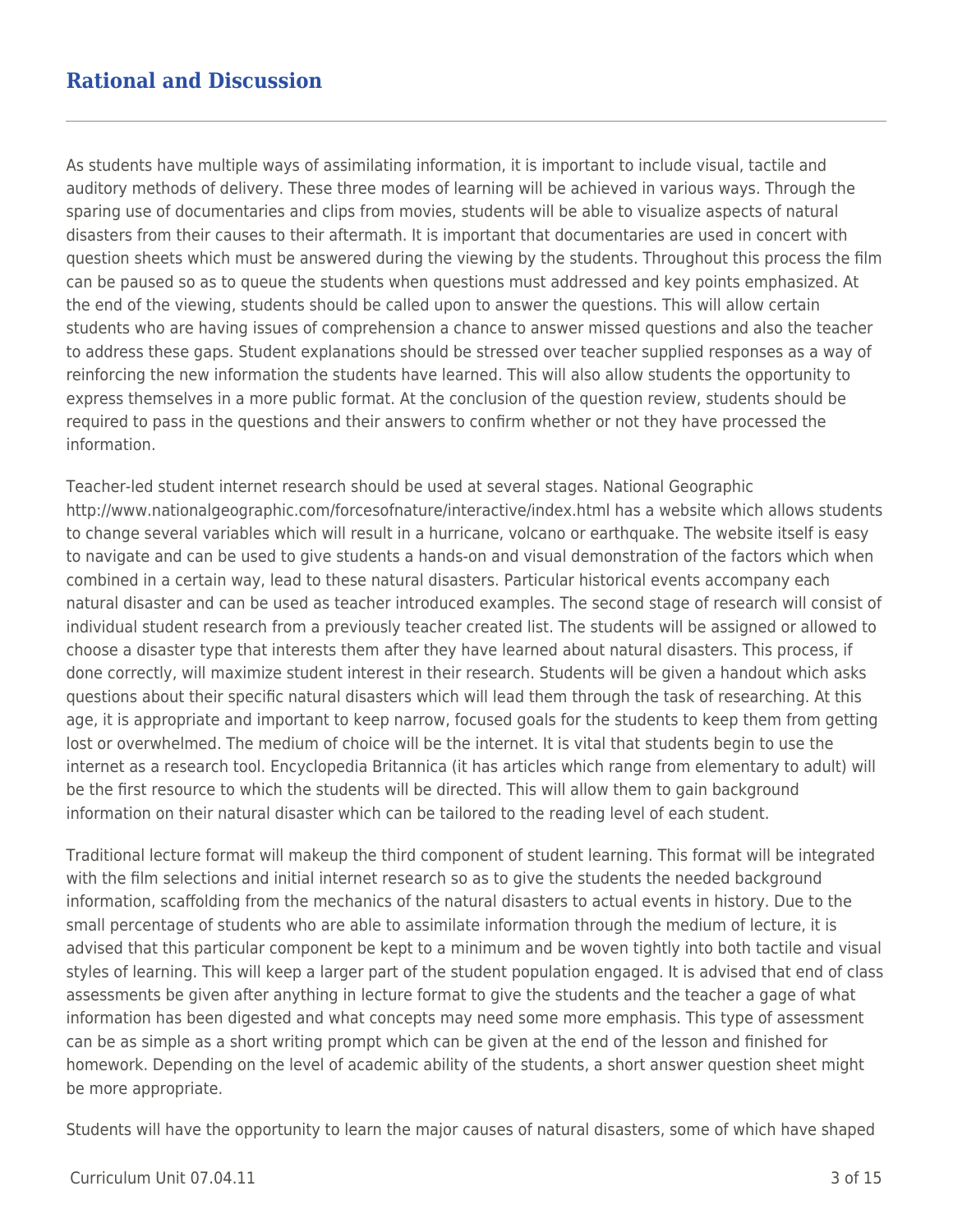societies throughout history. As the class itself is a quasi-geography course embedded within survey style social studies of world cultures, it is necessary for students to understand the function that geography plays in the development of world societies. The lessons for this curriculum unit will focus on the "how" of natural disasters and will be integrated with teaching of landmasses and world climate zones. This will facilitate discussion on plate tectonics and weather patterns, the causes of volcanoes, earthquakes, tsunamis and hurricanes. These four types of natural disasters can then be used to illustrate aspects of the Five Themes of Geography on different societies in the world.

As this is a junior high level course in an inner city, student achievement and needs must be taken into account in an undertaking this comprehensive. The study of these events should contain sufficient depth to achieve a level of student comprehension in the causes of each type of event. This will provide background information for the students to understand the events, with a basic knowledge that they will then be able to apply to the Five Themes of Geography. For example, students will learn why living in a specific location increases the risk of certain natural disasters and decreases the risk of others. In these ways students, will not only have a fuller understanding of the geography of the world but will also be exposed to different societies that will be explored during later points in the year.

The two major lesson plans will center on plate tectonics and climate zones as these two aspects of geography can be used to explain the four major natural disasters I wish to cover with the students. Each of these can be split into smaller lessons as the need arises. Again, I have to stress that with the background of these students, it would be counter-productive to inundate them with more information that they can reasonably absorb and these initial lectures would best be supplemented with video clips from sources such as National Geographic. As in any teaching environment (especially in one where students are not there by choice), it is vital that the interest of the students is kept at the forefront. Too much abstract information, without enough "human interest" stories and the instructor runs the risk of losing their students to boredom by overwhelming them with facts.

Students then will be allowed a certain amount of flexibility in attempting to use other websites to locate further information and acquire visual supplements to their initial research. This will allow students to see pictures of natural disasters and give them a chance to interact with different types of websites, which may be used for their research. Many of these students will have had limited access and experience with the internet for this purpose and this approach will expose them to the non-social facets of using the World Wide Web. The concluding activity will be a project which will require each student to report to the class about their selected natural disaster. This will expose the class to different areas and cultures around the world. The concluding activity will be combined with a tactile hands-on project, such as a poster board which can be split up into four pages that could be the precursor to a Microsoft PowerPoint presentation.

As this is a Social Studies course, it is important not to get bogged down with the inexperienced student attempts at creating the actual PowerPoint presentations. Instead, students will use the poster board to indicate which images they would choose to use in the creation of their presentation. Each "slide" on the poster would represent different aspects of their natural disaster. One slide would be a map of where the actual event occurred combined with any pertinent information such as proximity to cities and the scope of the event. Another slide could include pictures gathered from the internet. If there are no pictures of the event or its aftermath then students should draw, allowing them an avenue to express their artistic side. I want to stress that artistic ability should not be a component in the grade; instead the particular choice of imagery that the student chooses should illustrate the impact of the event on the society under study. A bullet point slide should be assembled from the questions that the students answered from their handouts. This will be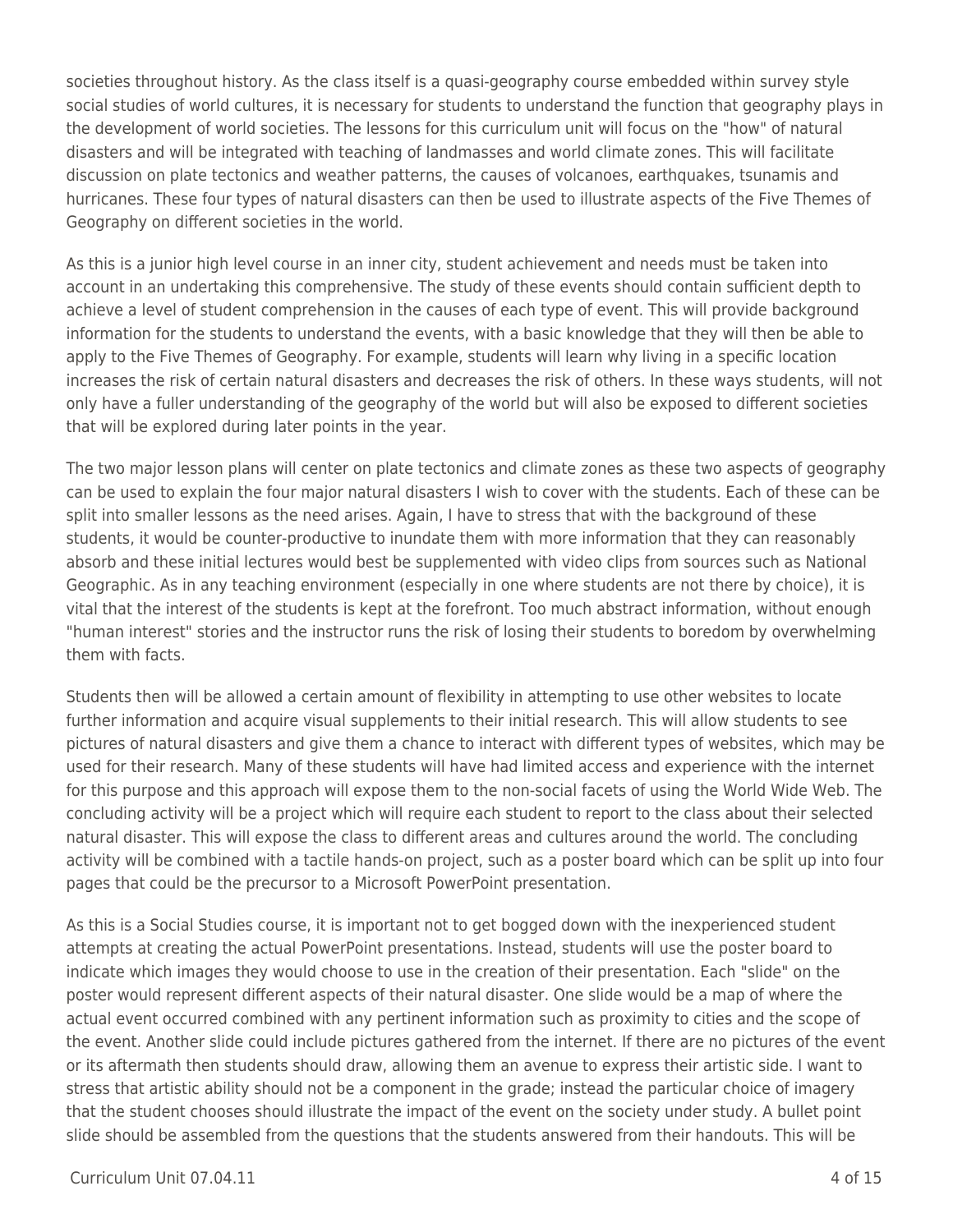limited to one full page and will be constructed from the responses to their questions. The students will also be asked to list the resources they have used. The use of primary sources should be encouraged for higher functioning students as they attempt to research their projects. In fact, the final slide should contain a written account by the student as if they were an eyewitness to the event. This will force the students to take the many facets of the relationship of the peoples to their surrounding geography into account. Are they near the Ocean? (Location would make peoples more vulnerable to tsunamis caused by either volcanoes or earthquakes.) Why are earthquakes more deadly in places such as Iran as opposed to California?

The initial question handout which the students will have to fill out as they are doing the research on their particular natural disaster should do more than just have them fill out particular facts on the sheet. Questions on this sheet should prompt students to explore the society affected by the natural disaster. Students should be asked to sketch a map along with this initial handout in order to give them an image of the geographical environment of the affected society. Students should be asking "what is life like there?" For example, is the city along the coast and what was the major occupation of its people? Are they mostly fishermen who returned from their day at sea with no knowledge of an earthquake, or the tsunami it caused which might have completed the devastation? Was the village at the foot of a large volcano and therefore buried under pyoclastic surge? Is the society mired in poverty or corruption and therefore unable to build structures which are resistant to natural disasters?

The overarching objective of this curriculum unit is to utilize natural disasters as a means of having students apply the concept of the five themes of geography to different societies around the world. The background information of climate zones and plate tectonics will then have for the students a real application beyond the dry mechanics of their processes. Students will explore first hand how these phenomena affect the development of societies within the context of the larger world while at the same time having exposure to varied geographical areas and cultures.

## **Content Standards**

The curriculum unit is intertwined within the appropriate Connecticut State Content Standards. The performance standard of Content Standard One: Historical Thinking will be achieved through student research. Initially, when examples of particular natural disasters are used in concert with their causes, primary sources (first hand accounts) and their analysis should be modeled with the students so as to give them the experience to accomplish this higher order function of learning on their own. Primary source evaluation will be encouraged for students of all ability levels. Further, students will have the opportunity to gather information from multiple sources and will have to distinguish between primary and secondary sources. Pictures of events will allow students to interpret data in historical maps and photographs. Finally, students will be charged with the task, as part of the closing activity, of writing their own "eyewitness account" of the event they are researching. This will force the students to think outside their own environment and consider the many different implications of the five themes of geography on their chosen natural disaster.

The performance standard of Content Standard Two: Historical Themes will be achieved through student identification and analysis of the various effects of movements of groups of people as a result of natural disasters. The mass movement of residents of New Orleans after Hurricane Katrina in 2005 is a strong illustration of this standard.

The performance standard of Content Standard Four: Applying History will be achieved as students write their first hand eyewitness accounts of their event. This will create a venue for the students to display empathy for the people who experienced their natural disaster. This will further be heightened as students describe the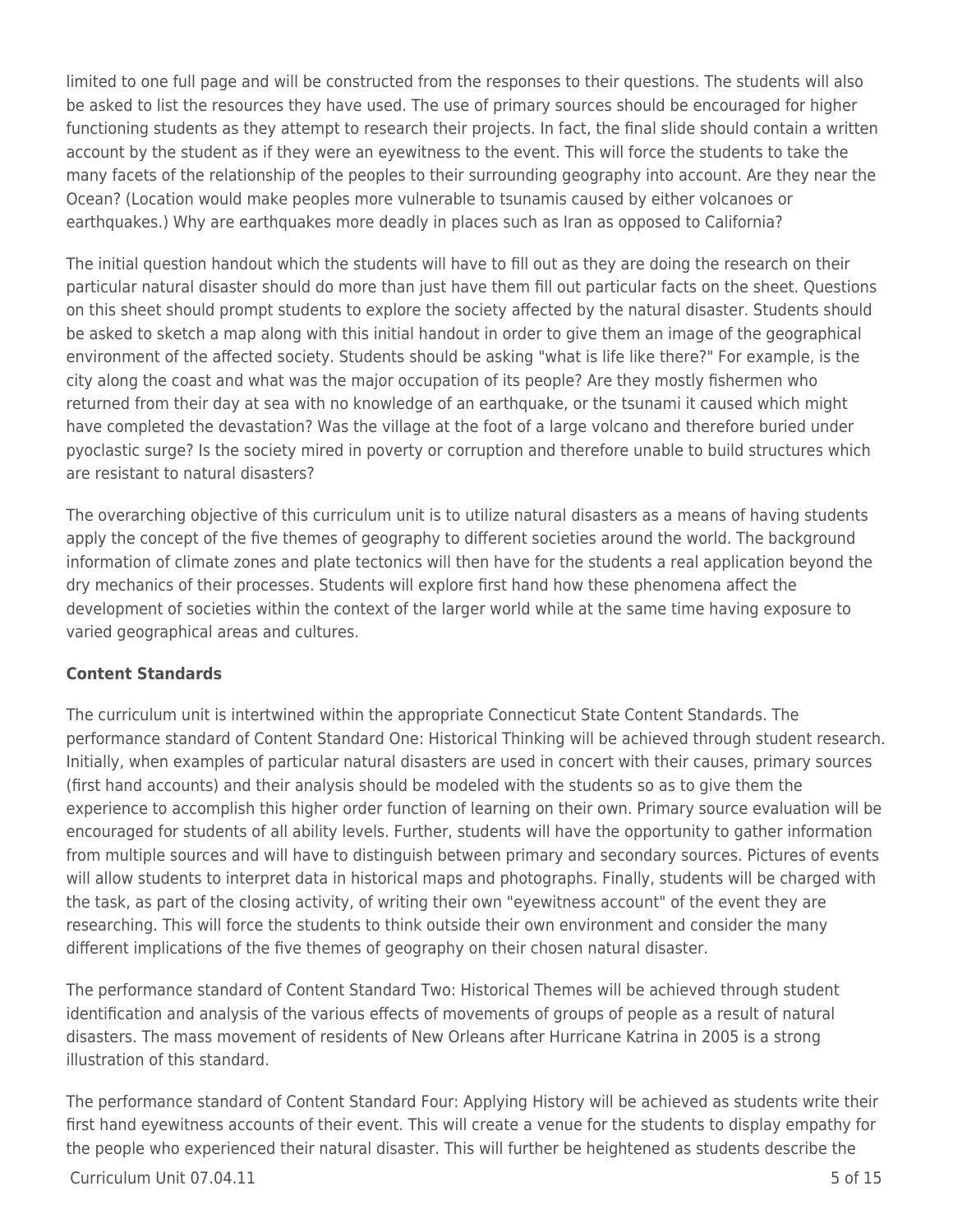event and its resulting impact on the society within its geographical range of impact.

The performance standard of Content Standard Nine: Places and Regions will be achieved through student research and analysis of the geographical setting in which the natural disaster occurs. Students will understand how the proximately to areas which receive hurricanes on a regular basis affects the development of that region. Students will also understand how proximity to volcanoes can affect societies. Volcanoes tend to create fertile soil. Many times, societies choose to ignore the risk of potentially deadly volcanic activity associated with the creation of this rich farming land. Despite historical evidence, many times with pending doom filling the background of their daily existence, people gamble their possible doom for their livelihood. Students will be able to evaluate these choices on their own terms fostering a higher order of thinking. Latitude and longitude will be used to calculate both the epicenter of the event and pinpoint the areas/cities which were affected.

The performance standard of Content Standard Ten: Physical Systems will be achieved through the study of plate tectonics theory and the climatic patterns. The resulting volcanoes, earthquakes and tsunamis will be analyzed as a byproduct of the movement of the earth's plates. Hurricanes (also called cyclones) will be used to illustrate prevailing climatic patterns in regions of the world. In this way students will understand how concepts in physical geography can be used to explain the occurrence of natural disasters.

The performance standard of Contend Standard Twelve: Human and Environment interaction will be achieved through student use and creation of maps centered on the events studied, while at the same time identifying the relationship that societies have to the areas in which the events take place.

## **Five Themes Applied**

A detailed analysis of the five themes of geography's impact on the different aspects surrounding natural disasters would be extremely helpful at this point. Depending on student achievement levels, it might or should not be expected that every one of the five themes could be utilized in the concluding activity. This is entirely dependent on which natural disaster a student chooses to study. To avoid overlap of particular disasters, the teacher should refer to list of natural disasters and assign a broad enough sample to touch upon all of the applications of the five themes of geography to various areas of the world. This class is as much a survey course of the many world cultures throughout history to the present day, thus it would be advantageous for the teacher to make sure that these natural disasters span the cultures and time periods that are to be studied during the year. This will allow for students to recall the information they have learned on an ongoing basis. As each culture is studied, the particular disaster can be reviewed with students adding further observations and points throughout the entire year.

As for student utilization of the five themes of geography, absolute location can be used to pinpoint the epicenter of an earthquake, location of a volcano, the major cities surrounding the events and other important locations which would need to be identified. Relative location also should be utilized, as students are drawing maps they should also label surrounding countries or bodies of water bordering the area they are studying.

The theme of Place can also be treated by the majority of students as subjects such as population density can analyzed through the lens of a natural disaster. Were there many people who were affected? Were the buildings built to withstand the particular natural disaster? Is it possible to build anything that could actually withstand that natural disaster?

The theme of Region can also be engaged by most of the students. Some geographical and climatic regions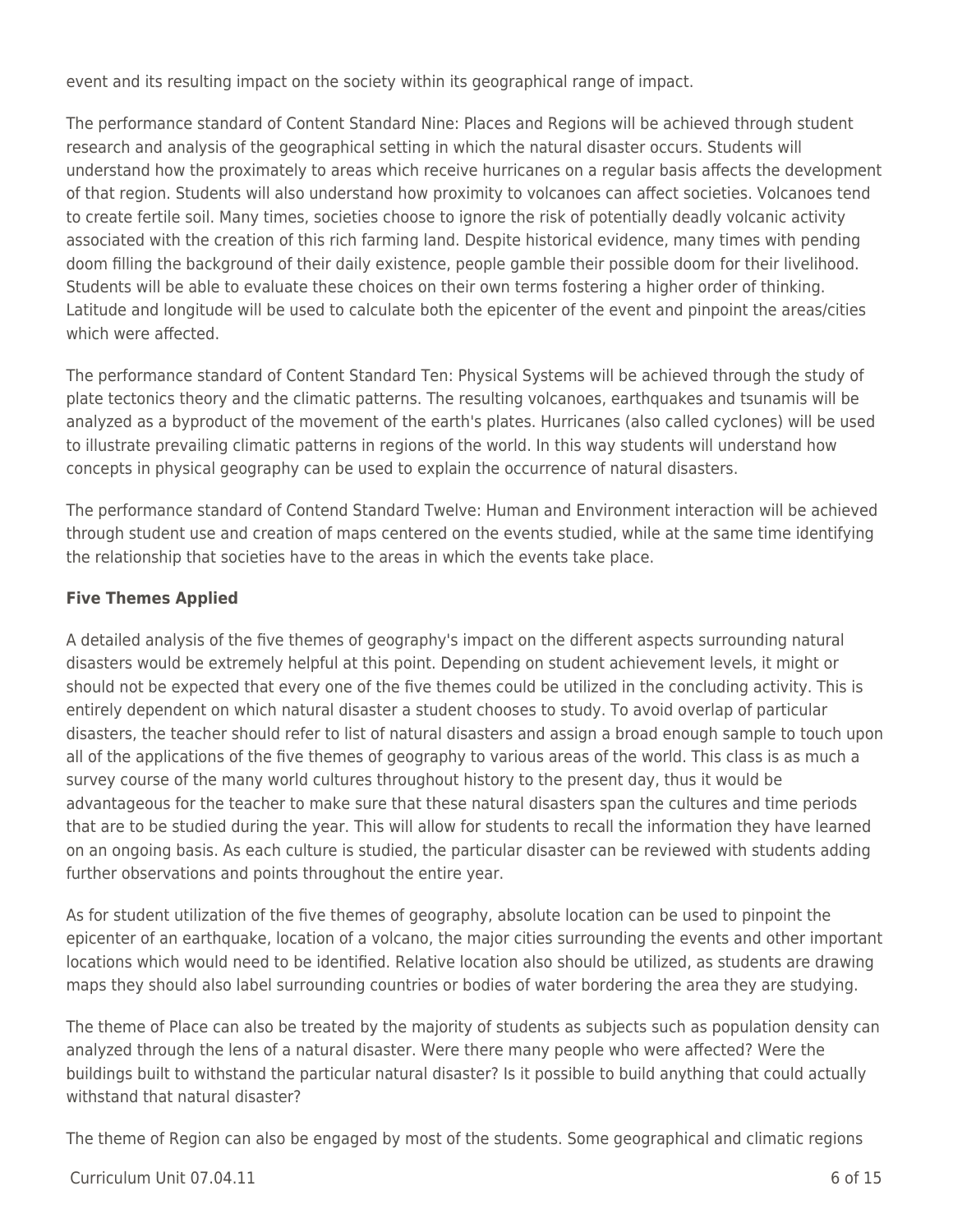which are defined by the movement of plates and climate patterns can be used to illustrate a region's vulnerability to a certain type of natural disaster. Cultures that exist on the Pacific's Rim of Fire are more susceptible to volcanoes, earthquakes and tsunamis. Countries such as Bangladesh and islands such as Okinawa are prone to devastating Cyclones. The countries which are in and around the Caribbean are also subject to the annual threat of hurricanes. Some of these same island nations in the Caribbean are also dealing with the multiple threats earthquakes and volcanoes caused by shifting plates.

While some of the natural disasters will be able to delve into the theme of movement, it isn't feasible to expect that all students will be able to successfully incorporate it. Events such Hurricane Katrina can be used to illustrate movement as a significant percentage of the city of New Orleans's population have experienced a Diaspora. At present a year and a half after the natural disaster struck the Gulf Coast, only half the city's population has returned. Another example of a natural disaster which caused a type of movement was the earthquake in 1692 which struck the Island of Port Royale. Two-thirds of the island sank into the water and over half of the city's population either sank with the city or was washed out to sea by the resulting tsunamis. Port Royale ceased to be the economic center of British activity in the Caribbean, instead being replaced by the nearby port of Kingston.

The theme of human-environment interaction should also provide the student with ample opportunity of examples and analysis. Locations of cities to areas of tectonic plate movement in the form of fault line and volcanic activity should be a basic objective for each one of the students to complete as each natural disaster will provide for this type of examination. Students should be encouraged to further explore other aspects of human-environment interaction which require higher thinking skills. For example, students should question why the death toll resulting from an earthquake is much worse in one area while the same magnitude earthquake occurring somewhere else might be negligible. This could stem from government corruption, choice of building materials and the type of surface that structures are built on. The 2003 earthquake in Bam, Iran had a much higher death toll as floors were not properly secured to building walls, causing the floors to pancake on top of each other during the quake. This was the main factor to the large mortality rate.

It is necessary to include a selected list of natural disasters in which students will be able to find the needed information to complete the concluding activity poster board. It is advised that individual teachers do some research to evaluate which of the natural disasters will best suit the abilities and needs of their students. While there is information readily available on all of these natural disasters, many of them are covered in a recent publication called The 100 Greatest Disasters Of All Time by Stephen J. Spignesi. This book is in print and has a primary source and secondary information on many of the natural disasters listed below.

## **List of Natural Disasters**

- 2004 Indian Ocean Earthquake
- 2005 South Asia Pakistan Earthquake
- 2003 Bam, Iran Earthquake
- 1970 Bangladesh Cyclone
- 1556 Great China Earthquake
- 520 Antioch, Syria Earthquake
- 2005 Hurricane Katrina
- 1922 Great Kanto Earthquake
- 79 Eruption of Mount Vesuvius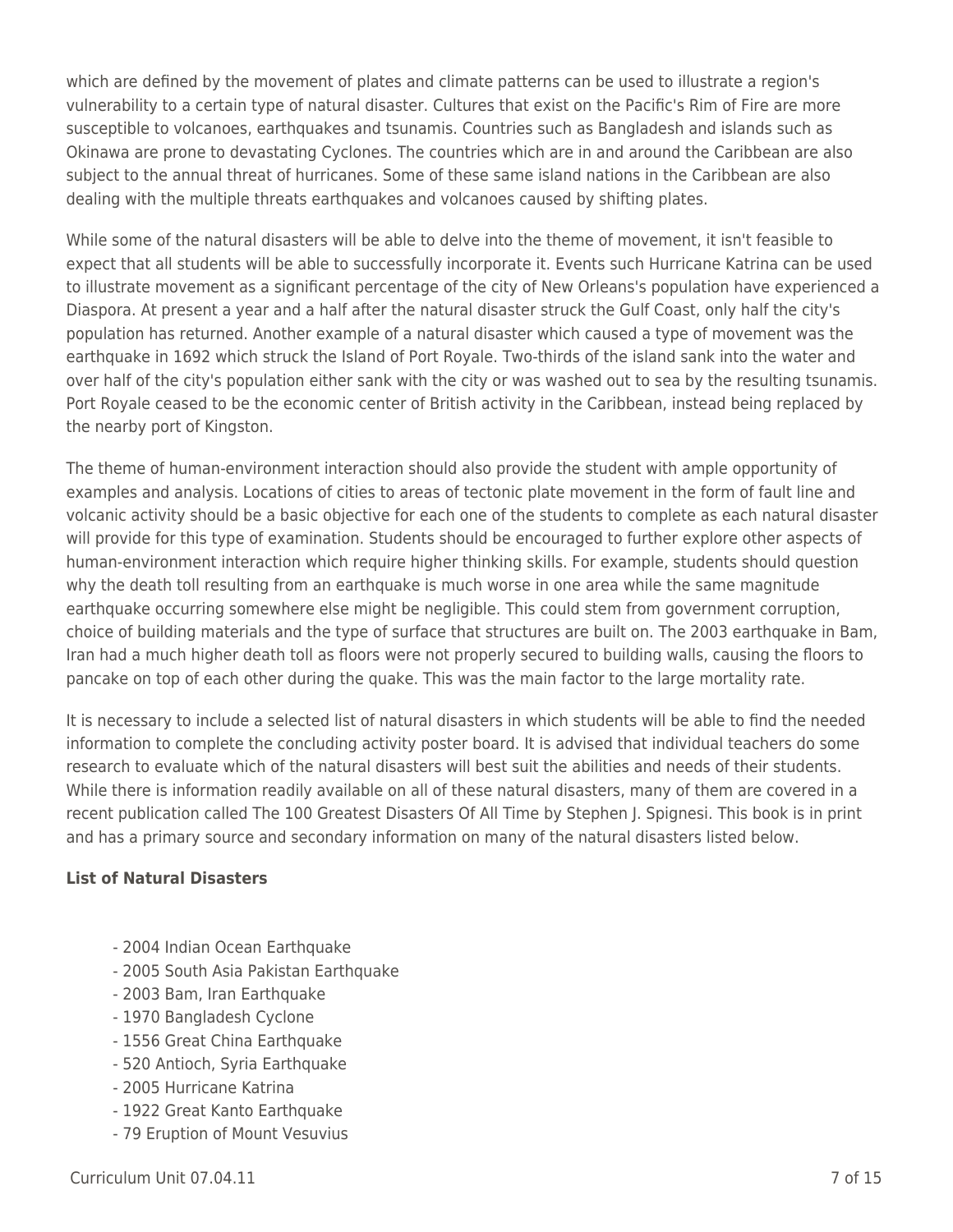- 1692 Port Royale Earthquake
- 1815 Eruption of Tambora (year without a summer)
- 1988 Armenia Earthquake
- 1896 Japanese Tsunami
- 1906 San Francisco Earthquake
- 1755 Lisbon, Portugal Earthquake
- 1999 Izmit, Turkey Earthquake
- 1883 Eruption of Mount Krakatoa
- 1900 Galveston Hurricane
- 1998 Hurricane Mitch
- Great Hurricane of 1780
- Eruption of Mount Pelée
- 1990 Iran Earthquake
- 1970 Peru Earthquake
- 1864 Calcutta Cyclone
- 1908 Messina, Sicily Earthquake
- 1920 Gansu, China Earthquake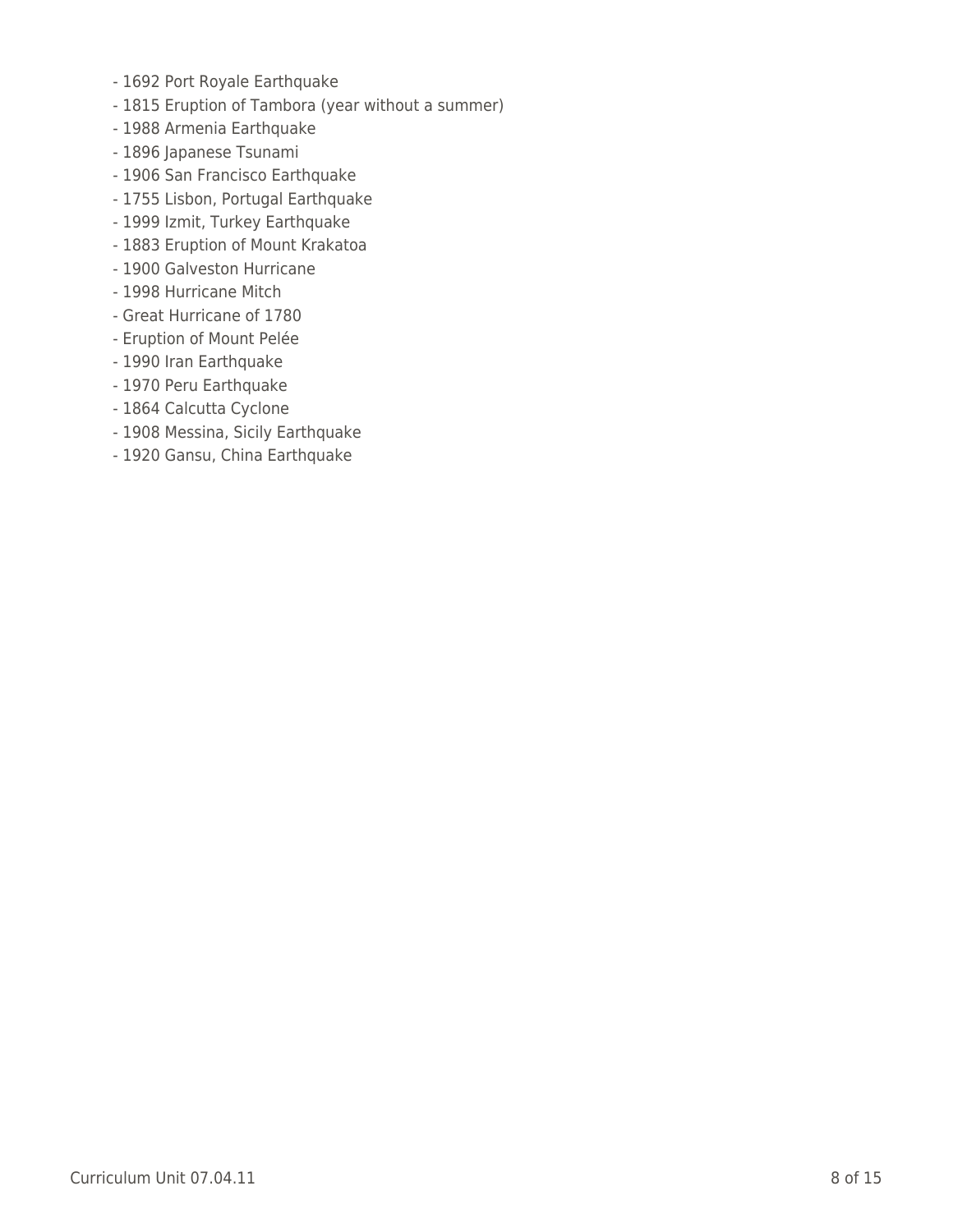The particular selection of these natural disasters are based upon several factors including location, severity of the event, effects upon the surrounding societies, ease of available information and their applications to the Five Themes of Geography.

## **The Science**

## **Tropical Cyclones**

A tropical cyclone is the generic name for all cyclone circulations originating over tropical waters. A series of environmental factors must all work in collaboration to create a tropical cyclone. A low pressure system is caused by the upwelling of warm air (Abbott, 304). If this occurs over warm ocean waters, then water evaporates creating humidity. As this humid air is then sucked into the upwelling, condensation occurs, which releases energy in the form of heat. This process heats the surrounding air which continues the cycle of updrafts. Warm air rises; drawing in more humid air which then condensates (becomes rain). At this point a positive feedback or cycle occurs which acts as a giant engine that strengthens the tropical cyclone. Tropical cyclones have different names depending upon where they occur. In the northern Atlantic and eastern Pacific, a tropical cyclone is called a hurricane. In the western Pacific Ocean it is called a typhoon. Finally in the Indian Ocean a tropical cyclone is a called a cyclone (Langley, 34).

Tropical cyclones begin as a tropical disturbance originating in the tropics or subtropics which is characterized as a low pressure system with thunderstorms, weak surface wind circulation and warm moist upwelling (Abbott, 304). If a tropical disturbance strengthens then it becomes a tropical depression which has wind speeds of no greater than 38 miles per hour. Once a Tropic Disturbance reaches wind speeds above 38 miles per hour and under 73 miles per hour it is a called a tropical storm. If a tropical Storm's sustained winds reach over 73 miles per hour then it is called a Tropical Cyclone. Each particular region which experiences Tropical Cyclones has their own way of categorizing the intensity of the storm itself.

Due to the Coriolis Effect, tropical cyclones occurring in the northern hemisphere rotate counterclockwise and clockwise in the Southern Hemisphere (Abbott, 276). This phenomenon keeps tropical cyclones from crossing the equator. As the earth rotates, it moves faster at the equator and slower towards the north and south poles. This means that when an object moves from the equator to the north, the faster speed of the rotating earth causes the object's path to be deflected to the right. Conversely, when an object moves from the northern latitudes toward the equator, the faster speed of the rotating earth causes the object's path to be deflected west. This accounts for the differing rotations of tropical cyclones. It also explains why it is rare for tropical cyclones to occur in latitudes outside of area between 5 degrees north and south of the equator.

To describe the destructive strength of hurricanes occurring in the Atlantic and eastern Pacific oceans, meteorologists use the Saffier-Simpson model which puts hurricanes into five potential categories one through five (Abbott, 305).

- Category 1 Wind Speeds 74 95 MPH Storm Surge 4 5 feet
- Category 2 Wind Speeds 96 110 MPH Storm Surge 6 8 feet
- Category 3 Wind Speeds 111 130 MPH Storm Surge 9 12 feet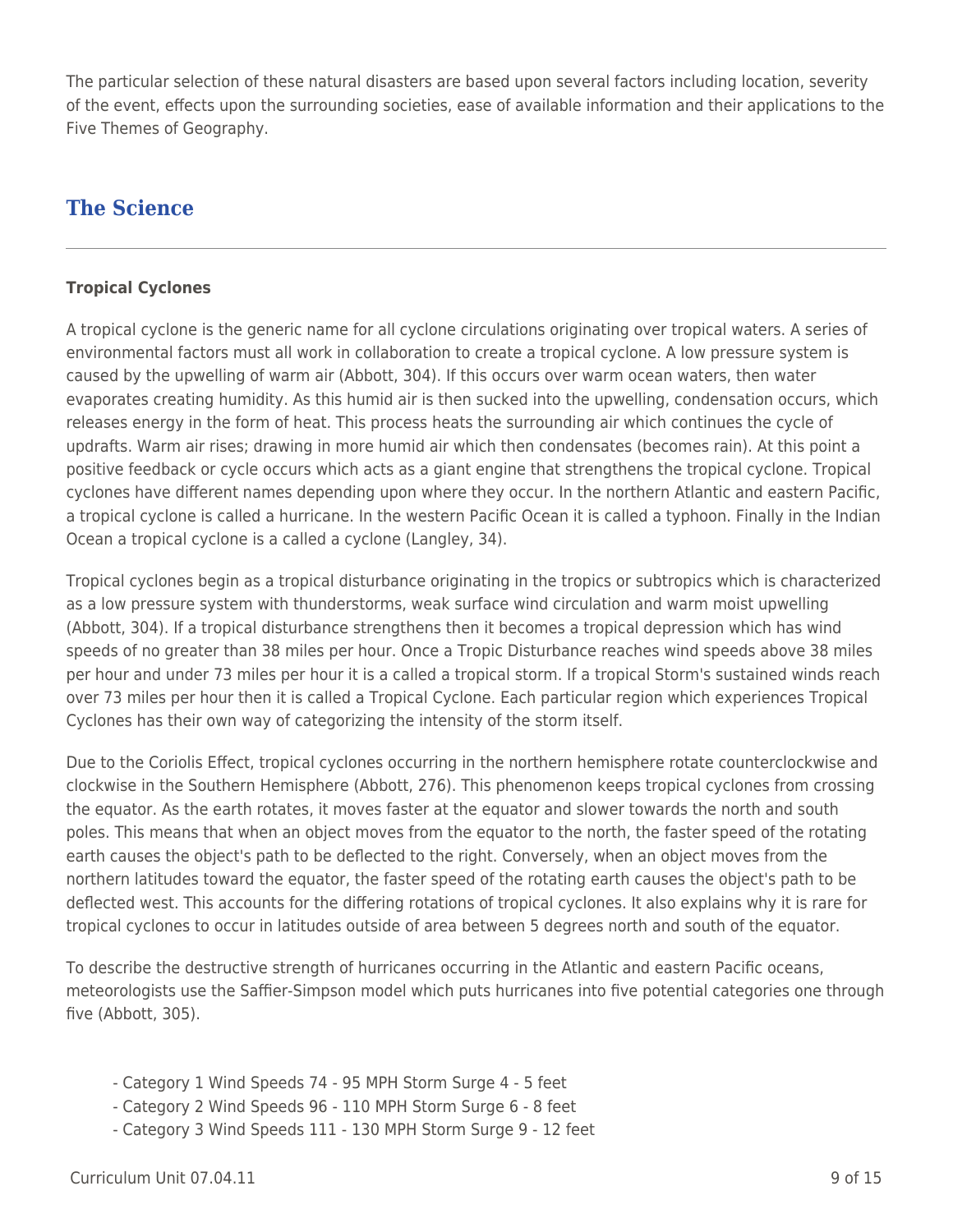- Category 4 Wind Speeds 131 - 155 MPH Storm Surge 13 - 18 feet

- Category 5 Wind Speeds 155 MPH + Storm Surge over 18 feet

It also should be noted that a storm surge can be exacerbated if it coincides with a high tide. Most deaths caused by hurricanes are actually a direct result of people who are caught in storm surges (Abbott, 313).

## **Plate tectonics**

Plate tectonic theory is used to explain the movement of the crust which "floats" above the earth's mantle. The earth is divided into three sections, the first being the crust, the second the mantle and the third the core. The continents are the part of the crust which rise above the bodies of water that cover the earth. The crust itself is divided into different plates which are constantly moving in various directions. The outer edge of where each plate meets is called a boundary. Along these boundaries, the plates do one of three things; move parallel to each other (transform zone), crash into each other (convergent zone) or move away from each other (divergent zone). The movement of the plates can be measured in centimeters per year.

## **Earthquakes and Volcanoes**

The majority of earthquakes occur at plate boundaries and convergent zones are the most active cause of earthquakes, volcanoes and tsunamis (Wade, 62). Convergent zones also create mountains as one plate is pushed up and crumpled while the other plate is forced underneath back into the mantle. This process occurs over millions of years. Although convergent zones generate the largest and most deadly earthquakes, transform zones are also prone to large earthquakes. Divergent zones generate small earthquakes which usually are not life threatening. The area of the world where the vast majority of earthquakes occur is the convergent or subduction zone called the Ring of Fire. The Ring of Fire is located along the boundaries of the Pacific Plate (Langley, 61).

The vast majority of volcanoes occur at plate boundaries (Abbott, 152). Subduction zones are where the most violent volcanoes occur. Divergent zones generally cause slow minor eruptions which occur at mid ocean ridges. The violence of an eruption is dependent upon two factors, the amount of gas and silica in the magma. The amount of silica within the magma affects its viscosity (Abbott, 155). If the magma contains high amounts of silica, it is said to have a high viscosity which means it flows very slowly and traps the gas in the magma. This type of magma is usually found in convergent zones and causes explosive eruptions. Lower viscosity magma has a lower silica content which allows most of the gas to escape and usually creates less violent volcanoes such as the ones which make up the Hawaiian Islands (Abbott, 156). People tend to live near volcanoes because they produce very fertile soils for growing crops.

## **Tsunamis**

Tsunamis are usually caused by earthquakes which occur in subduction zones. As one plate is forced downward, it sometimes catches the plate above dragging that top plate down with it. An earthquake occurs when the top plate finally breaks free, springing back up. This action causes the water sitting on top of that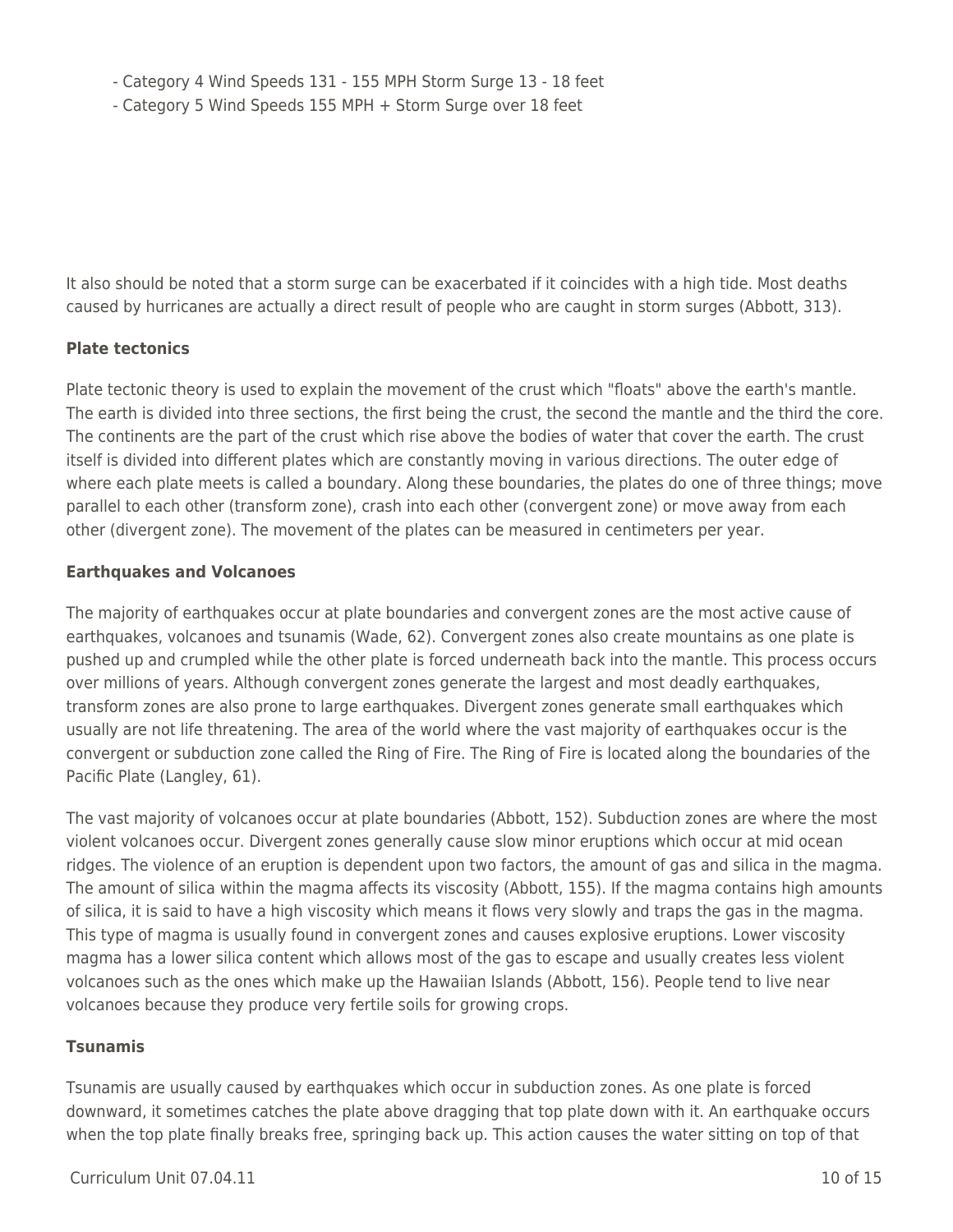plate to be displaced to generate an ocean wave (Langley, 12). The resulting waves such as the December 2004 Indian Ocean earthquake can wreak death and destruction upon anyone in the path. Tsunamis can travel hundreds of miles per hour and can occur as several different waves even up to an hour apart from each other. While earthquakes are the most common cause of tsunamis, they also can be caused by landslides, volcanic eruptions and meteors (Abbott, 87).

## **Lesson Plan Outlines and Narrative**

The actual introduction to the unit curriculum should be a review of the seven continents. As many of the students have not learned the continents by seventh grade, it is necessary to ensure they have this background knowledge to be effectively processed. This development should not take longer than one or two days and should also be accompanied with the introduction of the theory of plate tectonics. It may well also be of benefit to ensure that the students have learned the major oceans and seas. Again in this environment, student comprehension of basic geography is severely limited and this elementary knowledge must be memorized before one can delve into deeper material of higher level thinking skills.

### **Lesson Plan: Plate Tectonics**

#### **Objectives**

Students will be able to explain and demonstrate the theory of plate tectonics

**Materials** 

- 1. one blank world map (in which the continents can be cut out)
- 2. pair of scissors
- 3. colored pencils
- 4. glue stick
- 5. piece of construction paper (to be used for backing)

Introduction

Plate Tectonics should be introduced with the concept of Pangaea. Pangaea should be defined to the students.

Procedure

1. Students should be asked to cut out the continents from a map provided to them.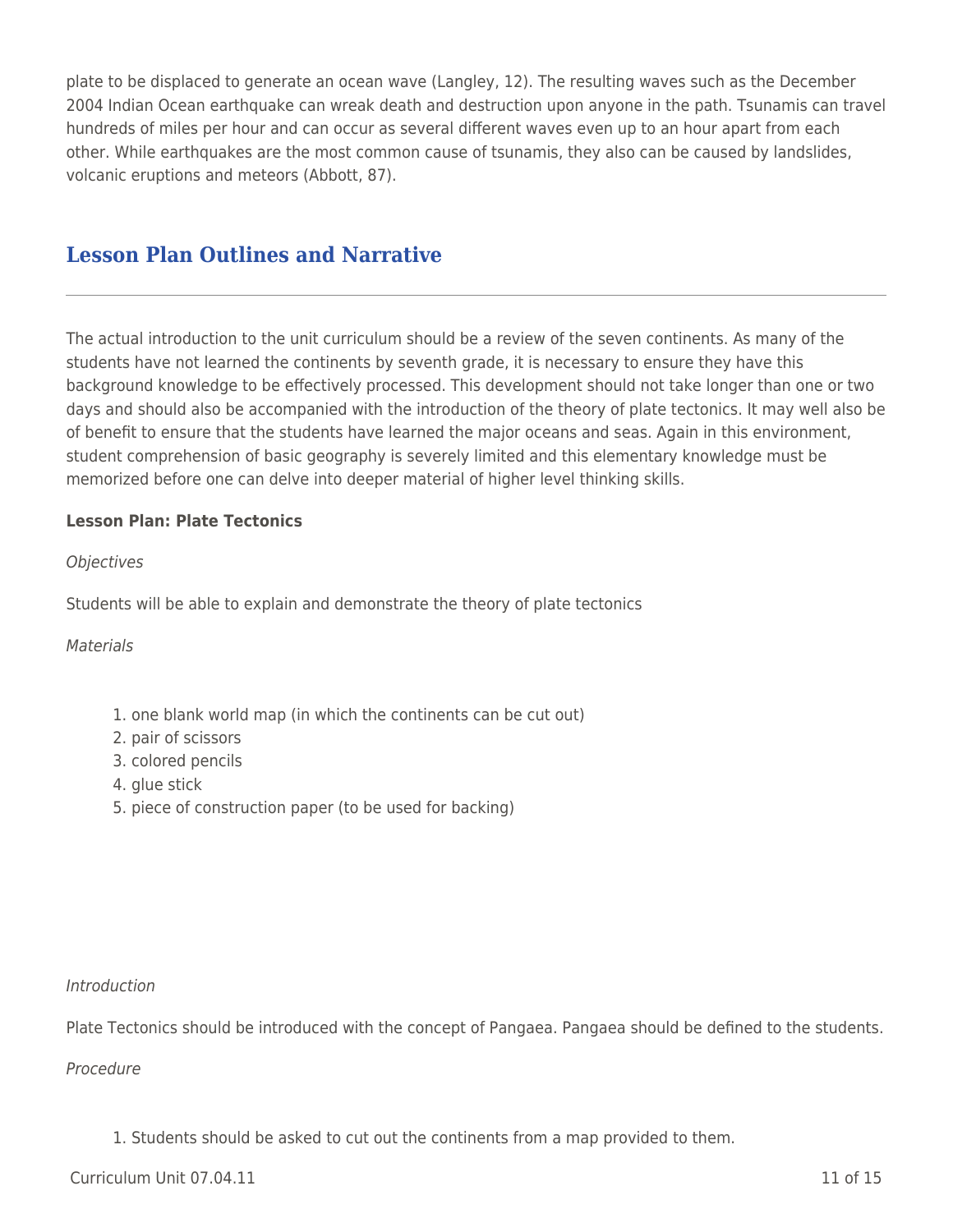2. Students should paste the continents to a construction paper backing in a shape that should approximate what Geologists believe Pangaea (the super continent) may have looked like twohundred and twenty million years ago.

3. Students should also draw and label a rough sketch of what the continents look like today.

#### Evaluation

Students will have completed the puzzle/piecing of the continents together to form Pangaea. Students will also have to drawn rough sketches of the present-day location of the continents.

#### Narrative

This activity will introduce the concept of plate tectonics and reinforce knowledge of the seven continents. Students will be able to visualize what geologists believe the continents to have looked like two-hundred and twenty million years ago. Students will also have the chance physically put the continents where they are located today next to their Pangaea puzzle.

The actual movement of plates need not go beyond the idea that plates and the continents are basically floating on top of heavier material below. Terms such as divergence zone, subduction zone and transform fault should all be introduced to the students so they will understand the concepts behind plate tectonics and the resulting earthquakes and volcanoes which they cause. It is recommended at this point that a documentary or excerpts be shown on earthquakes. National Geographic has a large selection of films on earthquakes and even a series titled "Forces of Nature" which if accompanied by a question list to be answered during the viewing should reinforce the concept introduced previously.

Students should also have been already introduced to the concept of climate zones, so some review should take place after plate tectonics, volcanoes, earthquakes have been assimilated by the students. Climate zones should be reviewed and re-taught in concert with the causes of hurricanes. Terms such as tropical depression, tropical disturbance, humidity, pressure, tropical storm, cyclone, hurricane, typhoon and tropical cyclone should be introduced to the students. The National Geographic website could be utilized as it reviews many of the aforementioned terms and also allows the students to play with various factors which will create a hurricane in the Caribbean Sea.

After students have been assessed on their comprehension of the material, the concepts of the Five Themes of Geography should be introduced. The introduction of this material should be combined with student research into their assigned natural disasters. At this point, examples of hurricanes, volcanoes, earthquakes and tsunamis should have been reviewed with the students. In this way the Five Themes of Geography can be applied to actual historical events that will model teacher-student expectations for student research. The instructor should create a rubric and a fact sheet which students will be required to fill out as they research their particular natural disaster.

#### **Lesson Plan: Natural Disaster PowerPoint Storyboard**

**Objectives**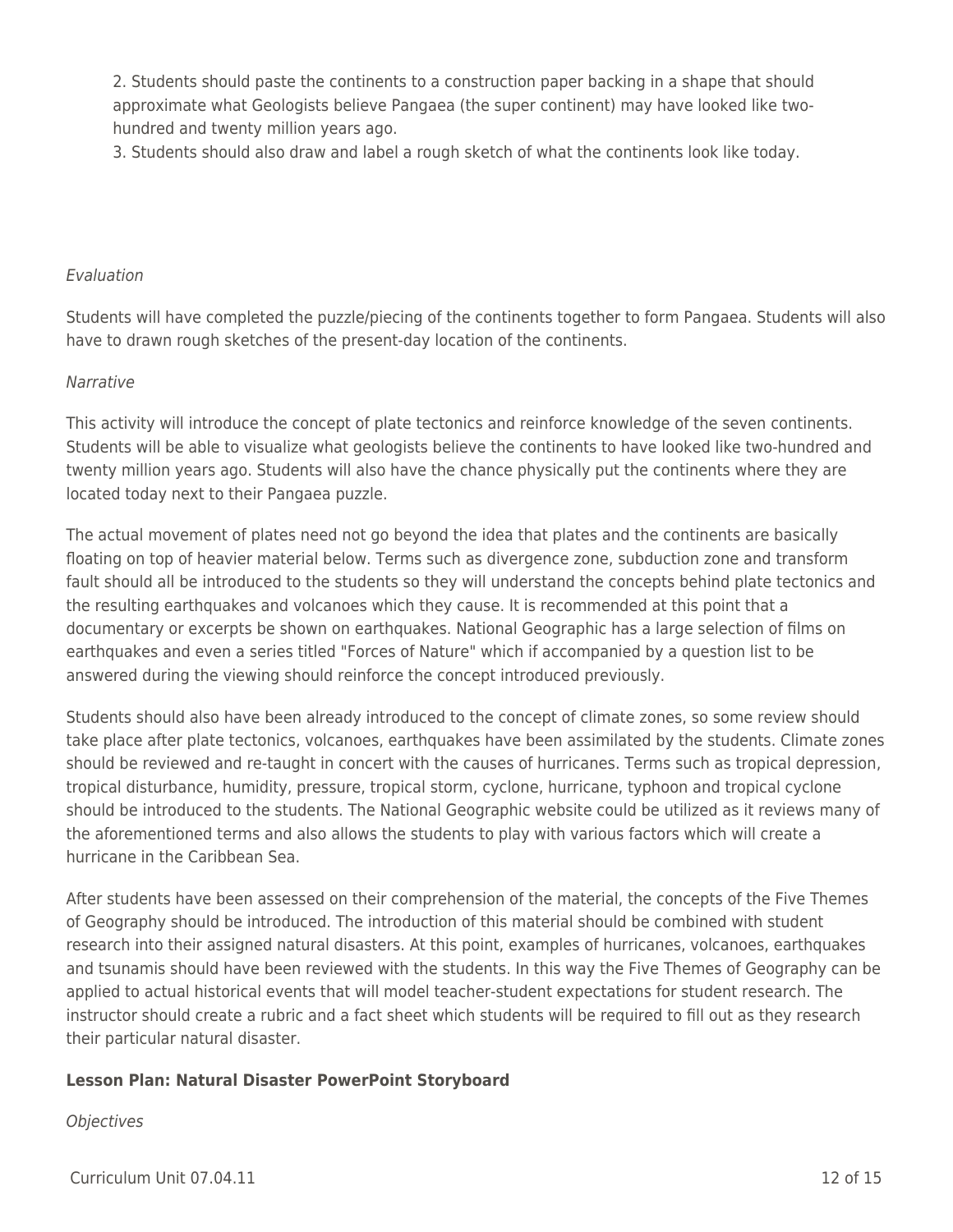Students will be able to explain the relationship of a geographical area and the societies which reside near it

## **Materials**

- 1. Computer with internet access
- 2. Question sheet created by instructor to allow students to gather pertinent information
- 3. Colored pencils
- 4. Large piece of white construction paper (12x18)

## Introduction

Students will have been assigned a particular natural disaster from the list previously cited.

## Procedure

1. Students will be given the opportunity to research their particular natural disaster on the internet.

2. Once the question sheet has been filled out and reviewed by the instructor, students should use the information gather to begin work on their PowerPoint storyboard.

## Evaluation

- Slide one would be a map of where the actual event occurred combined with any pertinent information such as proximity to cities and the scope of the event.

- Slide two would include pictures gather from the internet. If there are no pictures of the event of its aftermath then the students should draw.

- Slide three would include bullet points of different facts which are associated with the natural disaster.

- Slide four would include a narrative from the perspective of someone who had survived the particular natural disaster describing the actual occurrence of the event.

Students will have created a storyboard which describes a natural disaster and the people it has affected.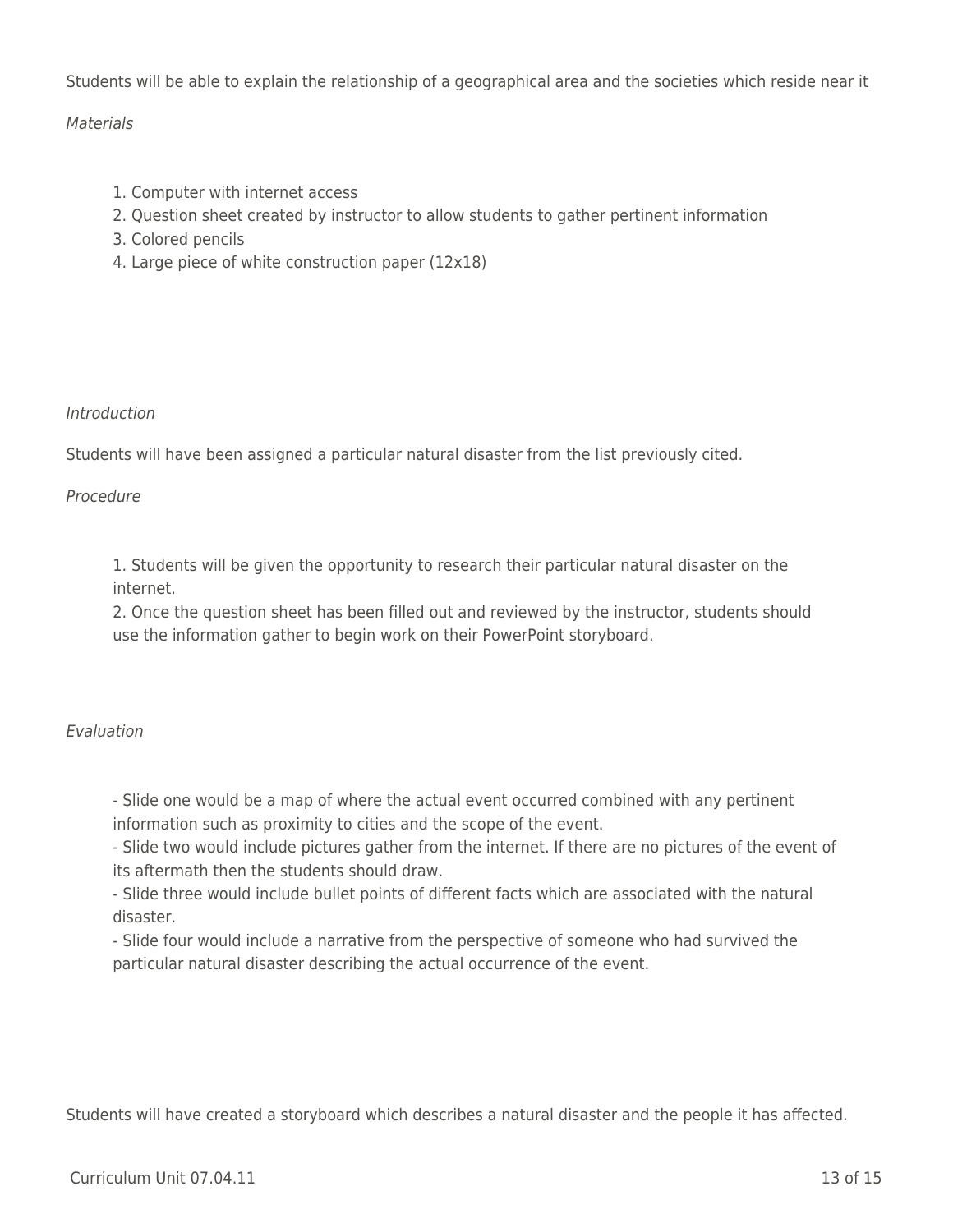## **Lesson Plan: The Five Themes of Geography Applied**

## **Objectives**

Students will apply the concepts within the Five Themes of Geography to various natural disasters

### Introduction

The instructor will review a previously created PowerPoint board with the class.

### Procedure

1. Students will be broken up into groups.

2. Students will be asked to discuss their PowerPoint storyboards in relation to the five themes of geography.

3. Students should discuss how or if the deaths caused by their particular natural disaster could have been avoided.

4. Students will report back their finds to the group

## Evaluation

Students will be asked to write a one - two page paper explaining how the five themes of geography related to their natural disaster and also recap the group's ideas as to whether or not it was avoidable.

## **Resources**

#### **Print**

Abbott, Patrick L., Natural Disasters, (New York, New York: The McGraw-Hill Companies, 2004)

Spignesi, Stephen J., The 100 Greatest Disasters of All Time , (New York, New York: Kensington Publishing Corp., 2002)

#### Student Print Resources

Griffey, Harriet, Volcanoes and other Natural Disasters , (New York, New York: DK Publishing Inc., 1998)

Langley, Andrew, Hurricanes, Tsunamis, and other Natural Disasters , (Boston, Massachusetts: Kingfisher Publications, 2006)